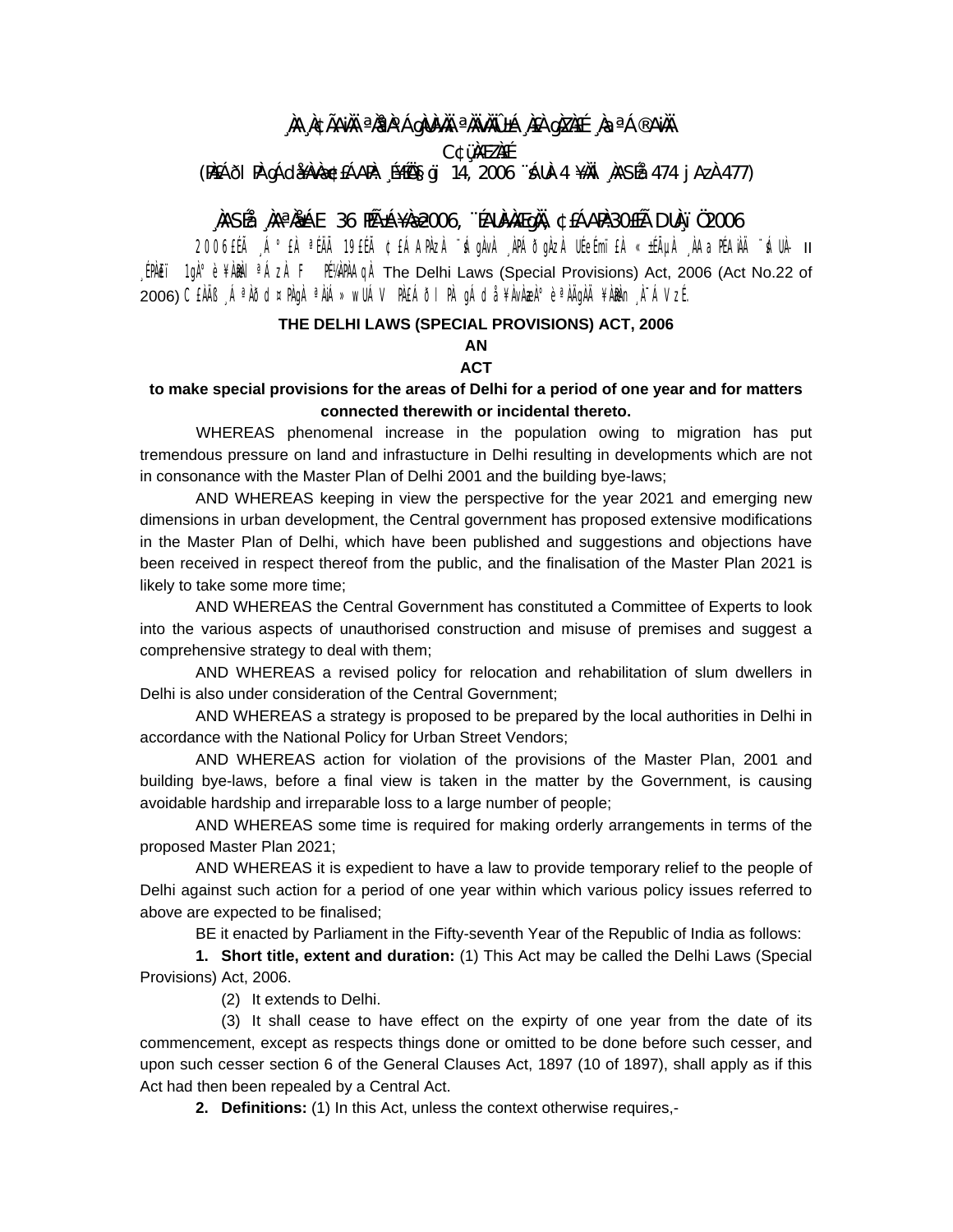(a) 'building bye-laws" means bye-laws made under section 481 of the Delhi Municipal Corporation Act, 1957 (66 of 1957), or the bye-laws made under section 188, sub-section (3) of section 189 and sub-section (1) of section 190 of the Punjab Municipal Act, 1911 (Punjab Act 3 of 1911), as in force in New Delhi or the regulations made under sub-section (1) of section 57 of the Delhi Development Act, 1957 (61 of 1957), relating to buildings;

 (b) "Delhi" means the entire area of the National Capital Territory of Delhi except the Delhi Cantonment as defined in clause (11) of section 2 of the Delhi Municipal Corporation Act, 1957 (66 of 1957);

 (c) "encroachment" means unauthorised occupation of Government land or public land by way of putting temporary, semi-permanent or permanent structure for residential use or commercial use or any other use;

 (d) "local authority" means the Delhi Municipal Corporation established under the Delhi Municipal Corporation act, 1957 (66 of 1957), or the New Delhi Municipal Council established under the New Delhi Municipal Council Act, 1994 (44 of 1994), or the Delhi Development Authority established under the Delhi Development Act, 1957 (61 of 1957), legally entitled to exercise control in respect of the areas under their respective jurisdiction;

 (e) "Master Plan" means the Master Plan for Delhi 2001 notified under the Delhi Development Act, 1957 (61 of 1957);

(f) "notification" means a notification published in the Official Gazette;

 (g) "punitive action" means action taken by a local authority under the relevant law against unauthorised development and shall include demolition, sealing of premises and displacement of persons or their business establishment from their existing location, whether in pusuance of Court orders or otherwise;

(h) "relevant law" means in case of-

(i) the Delhi Development Authority, the Delhi Development Act, 1957 (61 of 1957);

 (ii) the Municipal Corporation of Delhi, the Delhi Municipal Corporation Act, 1957 (66 of 1957); and

 (iii) the New Delhi Municipal Council, the New Delhi Municipal Council Act, 1994 (44 of 1994);

 (i) "unauthorised development" means use of land or use of building or construction of building carried out in contravention of the sanctioned plans or without obtaining the sanction of plans, or in contravention of the land use as permitted under the Master Plan or Zonal Plan or layout plan, as the case may be, and includes encroachment.

 (2) The words and expressions used but not defined herein shall have the meanings respectively assigned to them in the Delhi Development Act, 1957, (61 of 1957), the Delhi Municipal Corporation Act, 1957 (66 of 1957) and the New Delhi Municipal Council Act, 1994 (44 of 1994).

**3. Enforcement to be kept in abeyance:** (1) Notwithstanding anything contained in any relevant law or any rules, regulations or bye-laws made thereunder, the Central Government shall within a period of one year of the coming into effect of this act, take all possible measures to finalise norms, policty guidelines and feasible strategies to deal with the problem of unauthorise development with regard to the under-mentioned categories, namely:

(a) mixed land use not conforming to the Master Plan;

(b) construction beyond sanctioned plans; and

 (c) encroachment by slum and Jhuggi-Jhompri dwellers and hawkers and street vendors, so that the development of Delhi takes place in a sustainable and planned manner.